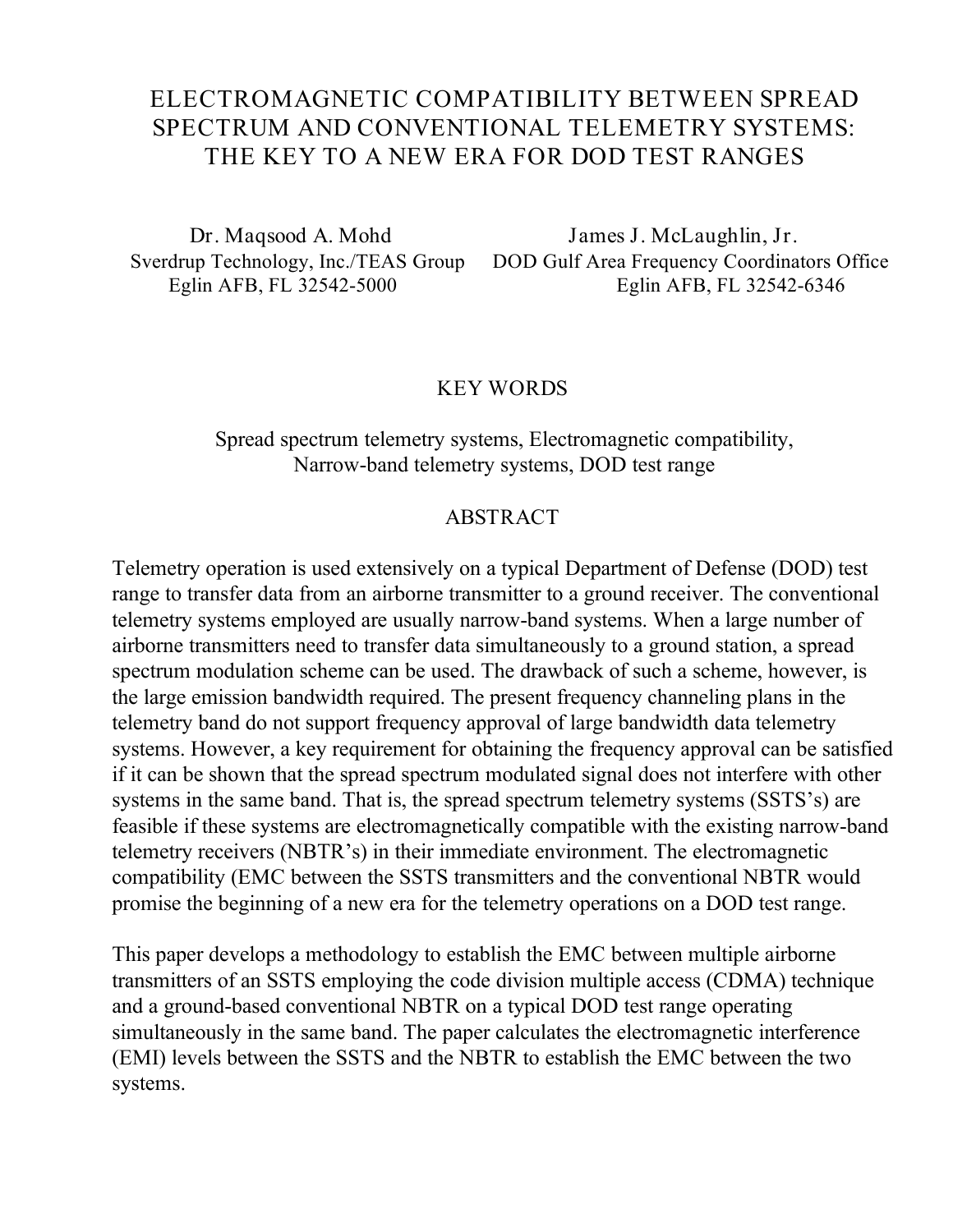# **INTRODUCTION**

The DOD uses the telemetry bands of 1,435 to 1,535 Megahertz (MHZ), 2,200 to 2,290 MHZ, and 2,310 to 2,390 MHZ to support critical research, development, and testing of new and improved airborne weapon systems at the national test ranges. The first two of these bands are designated primarily for telemetry and telecommand functions associated with the flight testing of aircraft, missiles, and major airborne system components. Telemetry operations associated with launching and reentry operations into the earth's atmosphere, along with orbiting operations of manned and unmanned vehicles undergoing flight tests, also use these frequency bands. Primary use of the third band is for telemetering from space research stations; aeronautical telemetering associated with launch vehicles, missiles and upper atmospheric research rockets; and on a shared-use basis with fixed and mobile line-of-sight operations.

In the three telemetry bands 1,435 to 1,535 MHZ, 2,310 to 2,390 MHZ, and 2,200 to 2,290 MHZ discrete frequency assignments are centered on frequencies at standard intervals of 1 MHZ, beginning at 1,435.5, 2,310.5, and 2200.5 MHZ, respectively, and may have authorized bandwidths of at least 1 MHZ. A maximum of 99 1-MHZ channels can potentially be assigned in the 1,435 to 1,535 MHZ frequency band and 79 1-MHZ channels would be the maximum possible in the 2,310 to 2,390 MHZ band. The third frequency band between 2,200 and 2,290 MHZ contains 89 1-MHZ narrow-band channels. Wider (e.g., 3 MHZ and 5 MHZ) bandwidth channels are available in the telemetry bands based on special applications. The three telemetry bands are used extensively at the national test ranges. In most instances, frequency scheduling is required because telemetry frequencies are shared among test missions and range users. Because of the limited spectrum available, obtaining multiple wide bandwidth telemetry frequency assignments to support a single test program is virtually impossible. For example, requirements to test 100 airborne vehicles simultaneously where each test vehicle's telemetry bandwidth exceeds 1 MHZ cannot be met with conventional approaches because of insufficient spectrum. Spread spectrum techniques can be implemented to overcome this limitation without burdening the frequency spectrum requirements. However, the EMC between the SSTS and its electromagnetic (EM) environment must be established and approval must be obtained prior to acquiring these systems.

The frequency approval process for equipment is the key to minimizing and documenting the potential impact of EMI and ensuring EMC between systems. Gaining frequency allocation approval for spread spectrum systems presents challenges for the users and the national level approving authorities. Standardized criteria are not available for this purpose. A thorough analysis of EMC between an SSTS and an NBTR is needed to evaluate the impact of SSTS's on the EM environment. A better understanding of the impact of an SSTS on an NBTR by the user and the approving authorities is the key to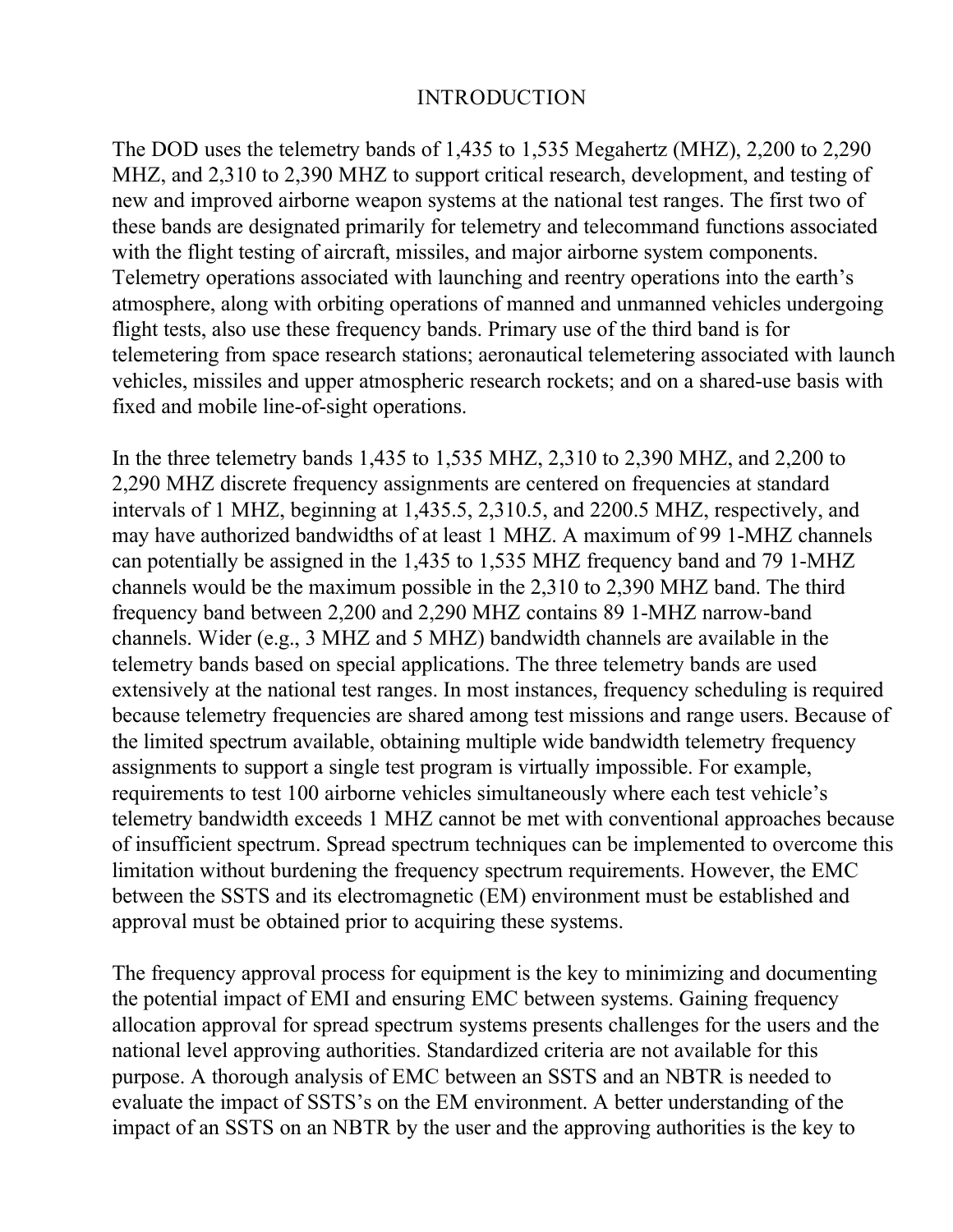open new opportunities for telemetry applications and begin a new era for the DOD test ranges. A preliminary analysis is presented in this paper to establish the spread spectrum system will not adversely impact the operation of any other system in its intended EM environment.

# **EMC BETWEEN CDMA BASED SSTS AND NBTR**

Spread spectrum modulation techniques such as the CDMA can be implemented to satisfy a test program requirement for multiple wide bandwidth channels. In the CDMA technique each data stream from the airborne platform is modulated directly with a different and unique pseudo noise (PN) code. This results in a large radiated bandwidth for each data stream. The advantage of modulating the data stream with different and unique PN codes is that while all the radiated bandwidths occupy the same spectrum and the center frequency, they can operate simultaneously without any cochannel interference. That is, the CDMA technique would allow multiple users to simultaneously use the same telemetry band without interference. It would allow selective addressing between possible users, provide co-band interference rejection, low density power spectra for signal hiding, and screening from eavesdroppers. The CDMA would allow applications that are not possible with conventional signal formats. Thus, the implementation of SSTS with techniques like CDMA would open new vistas for the range telemetry operations. The telemetry spectrum's use could be enhanced without jeopardizing any user.

The following paragraphs present a methodology (illustrated with an example) to establish the EMC between an SSTS using the CDMA technique and a conventional NBTR. The EMI levels are computed to establish the EMC between the SSTS and the NBTR.

# **SSTS SPECTRUM ARCHITECTURE FOR 100 DATA STREAMS**

Consider an SSTS that uses a direct spread modulation scheme and has 100 airborne transmitters. An implementation architecture based on optimum use of bandwidth, data link margin, and hardware complexity is shown in figure 1. The scheme is implemented using 4 center frequencies with 25 transmitters for each frequency; each transmitter occupies the same bandwidth and each uses a unique code in the CDMA mode. If the chip rate results in a 3-decibel (dB) bandwidth of 16 MHZ, then a guard band of 4 MHZ would cause a net bandwidth requirement of 20 MHZ. In the CDMA technique, multiple data streams from various transmitters are simultaneously transmitted on a single RF. Unique PN codes differentiate each data stream. Each telemetry data stream may originate from a different platform. A 20-MHZ bandwidth in the telemetry band (e.g., the upper S band 2,310 to 2,390 MHZ) is needed for each of the CDMA transmitters, requiring a total of 80 MHZ for 100 airborne vehicles. As discussed earlier, obtaining this bandwidth is virtually impossible for standard broadcast techniques. The calculations in the following paragraphs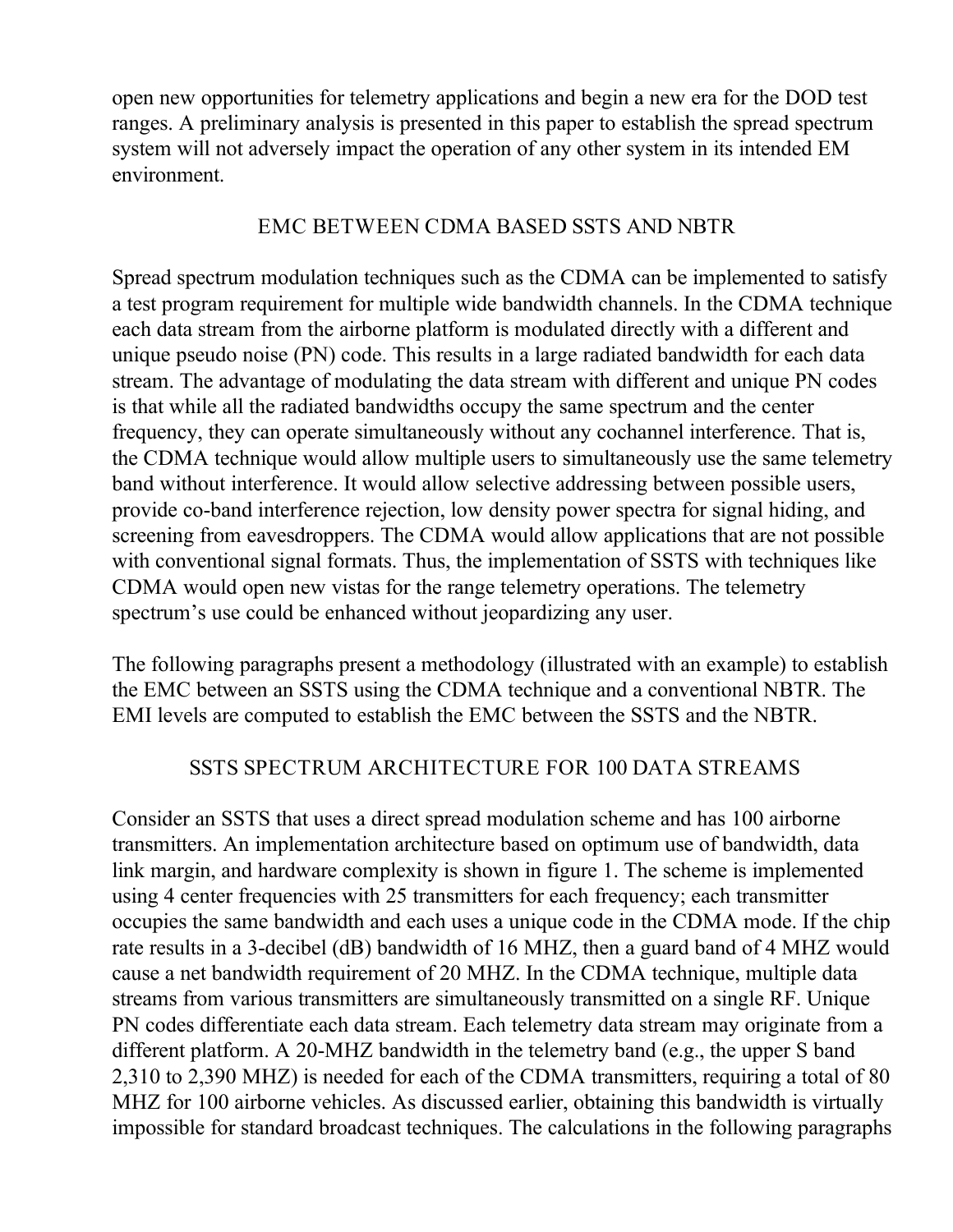

illustrate an SSTS using the CDMA technique does not interfere with the NBTR operating simultaneously in the same band on a typical test range.

The concept is demonstrated with an example of 25 airborne vehicles simultaneously transmitting on the same channel of a 20-MHZ bandwidth in the upper S band (2,310 to 2,390 MHZ).

# **CALCULATION OF EMI LEVELS DUE TO SSTS TRANSMITTERS**

Figure 2 shows the SSTS transmitters are deployed on range A and the other user is at range B. In the worst case scenario, the SSTS transmitter is assumed to be at the edge of the test range A, 8 kilometers from the range B NBTR antenna.

An SSTS transmitter presumably has an onmidirectional antenna and an effective radiating power (ERP) of 10 milliwatts (mw). If the losses due to atmosphere and multipath are ignored, the interference power received by the NBTR ( $P<sub>R</sub>$  can be computed by the following equation:

$$
P_R = P_T + G_T + G_R + 20 \log (c/f) - 20 \log(4\pi D)
$$
 (1)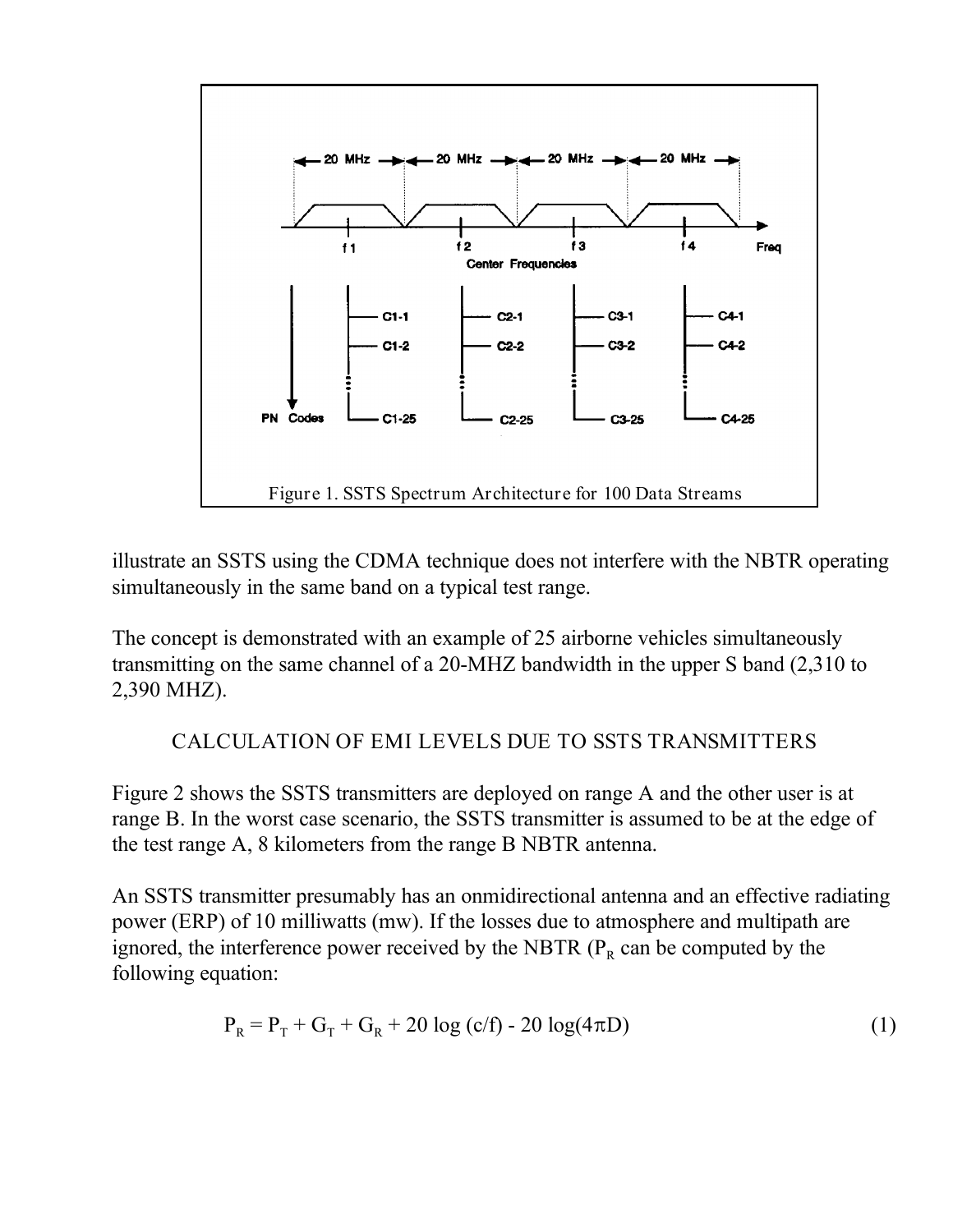

where

| $P_T$        | $=$ | SSTS transmitter power                      |
|--------------|-----|---------------------------------------------|
| $G_{\rm T}$  | $=$ | SSTS transmit antenna gain                  |
| $G_R$        | $=$ | NBTR receiver antenna gain                  |
| $\mathbf{c}$ |     | Velocity of light in meters/second          |
|              | $=$ | Frequency of RF waves                       |
|              | $=$ | Spatial separation between SSTS transmitter |
|              |     | and NBTR in meters                          |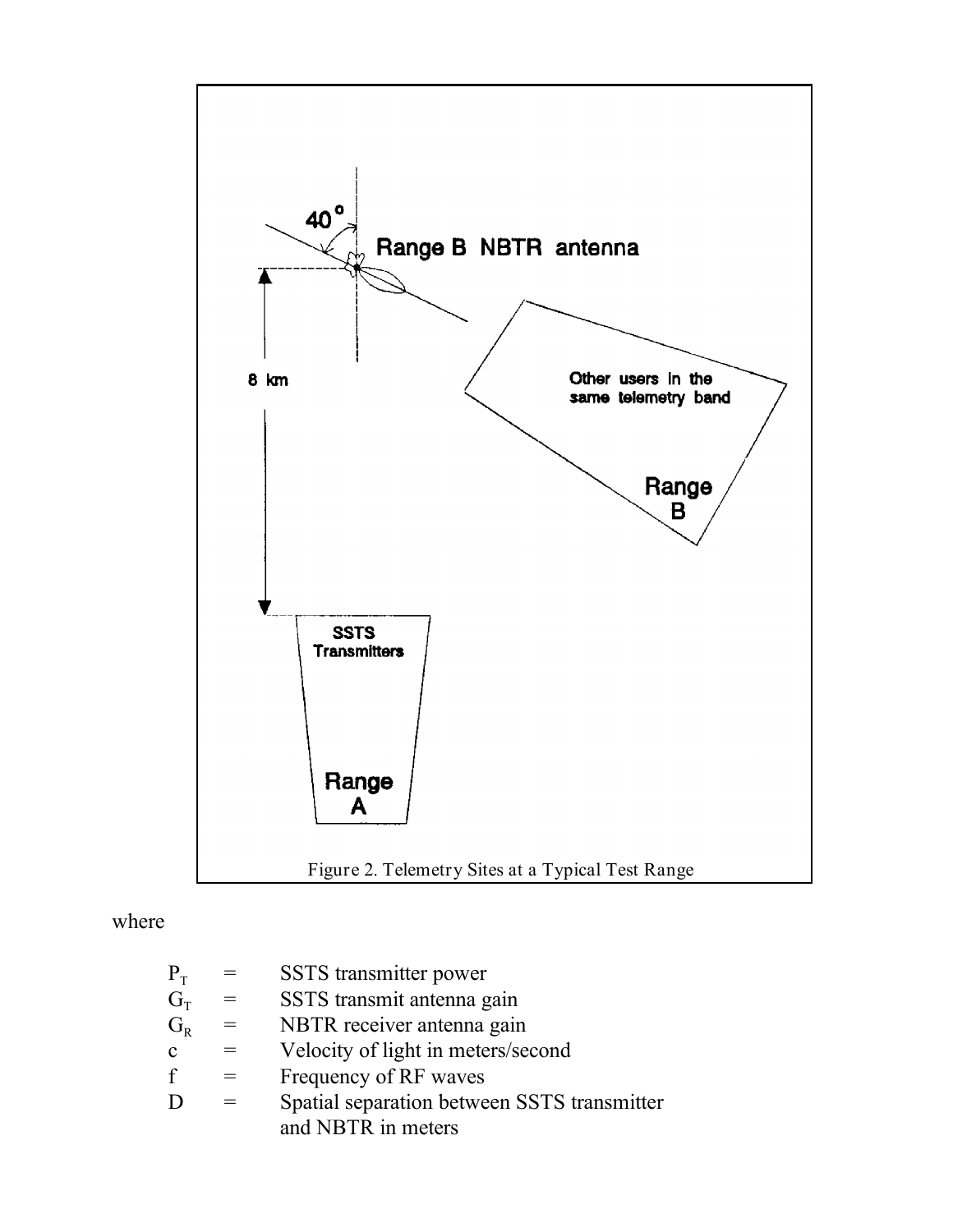The transmitter ERP is 10 mw; therefore,

$$
P_T + G_R = 10 \text{ dBm}
$$
 (2)

A typical NBTR has a 15-foot parabolic dish antenna with a 3-dB beamwidth of 2º, a boresight gain of 40 dB, and the side lobe levels of at least 35 dB below the main beam beyond 35º from the boresight. Under the very unlikely event of another user of the same band wishing to operate simultaneously on a nearby test range (range B), range resources scheduling will ensure the narrow beam antenna of the NBTR will be directed away from the airborne vehicles carrying the SSTS transmitters. Therefore, the SSTS transmitters will never be within the main lobe of the narrow beam NBTR antenna. Consequently, side lobe gain is used for interference calculations.

As shown in figure 2 the angle between the SSTS transmitter and the NBTR antenna is 40º in azimuth; therefore, the NBTR antenna gain  $G_R$  is calculated as follows:

 $G_R = 40$  dB - 35 dB  $G_R = 5 dB$  $20 \log (c/f) = -18 dB$  $20 \log (4 \pi D) = 100 \text{ dB}$ 

Substituting the previous results into equation 1 yields

$$
P_R = 10 + 5 - 18 - 100
$$
  
\n
$$
P_R = -103 \text{ dBm}
$$
 (3)

### **CALCULATION OF INTERFERENCE THRESHOLD OF NBTR**

The interference threshold for an NBTR is developed based on the bandwidth relationship between the NBTR and the SSTS transmitter. An NBTR with a -3 dB Intermediate Frequency (IF) bandwidth less than the -3 dB emission bandwidth of the SSTS transmitter has a noise-like interference response. Conversely, when the NBTR bandwidth exceeds the SSTS transmitter bandwidth, an undistorted response is predicted for SSTS transmitter interference.

In this example the transmitters and receivers are assumed to operate in the upper S band and the -3 dB IF bandwidth of the NBTR presumably does not exceed the -3 dB emission bandwidth (16 MHZ) of SSTS transmitters. The first case of noise-like response in the NBTR is discussed in the following paragraphs.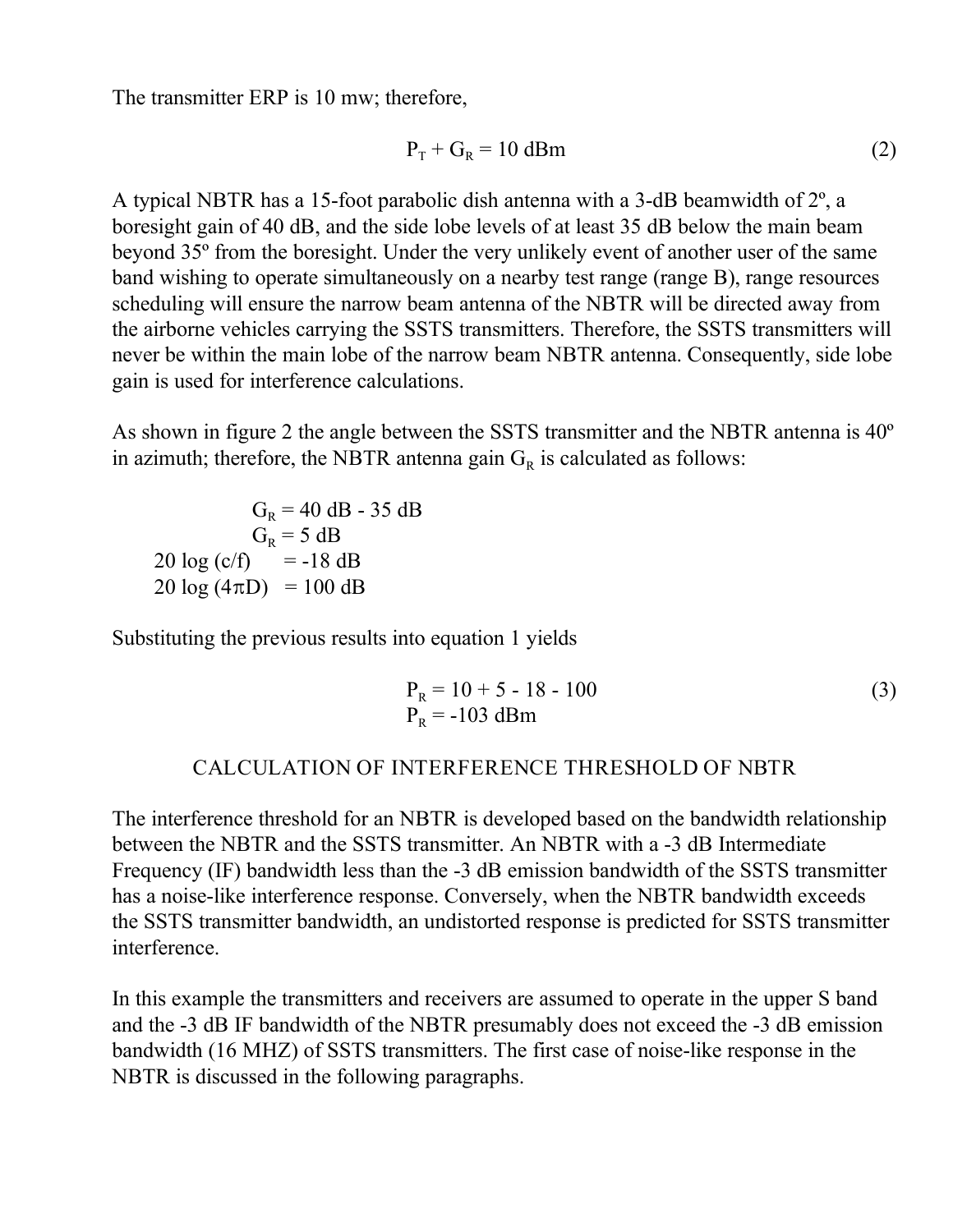The telemetry sites at a typical test range use either a Microdyne 1200 MRA or MRC telemetry receiver in the upper S band (2,310 to 2,390 MHZ). From the data sheets of these receivers the worst case noise figure is 10 dB. Therefore, the noise floor of the Microdyne 1200 receivers is calculated using KTBF values as follows:

 $K = 1.38 \times 10^{-23}$ J/K<sup>o</sup>  $T = 290^{\circ} K$  $B = 5 \times 10^6$  Hz  $F = 10 dB$ 

Therefore,

$$
NBTR noise floor = KTBF = -97 dBm
$$
 (4)

The minimum detectable signal (MDS) (before the AGC circuit starts functioning) is about 3 to 6 dB above the noise floor. Therefore, the (worst case) MDS level for the NBTR is as follows:

$$
NBTR MDS = -97 \text{ dBm} + 3 \text{ dB}
$$
  
= -94 dBm (5)

### **CALCULATION OF NET EMI SAFETY MARGIN (SM) OF NBTR**

The SM between the NBTR receiver noise floor and the interference signal due to the SSTS transmitter is

$$
SM (noise floor) = NBTR noise floor - PR
$$
  
= -97 dBm + 103 dBm  
= 6 dB

The SM between the NBTR MDS level and the interference due to the SSTS transmitter is

$$
SM (MDS) = NBTR MDS - PR
$$
  
= -94 dBm + 103 dBm  
= 9 dB

Therefore, the interference due to the SSTS transmitter at the NBTR will be at least 6 dB below the noise floor and at least 9 dB below the MDS level.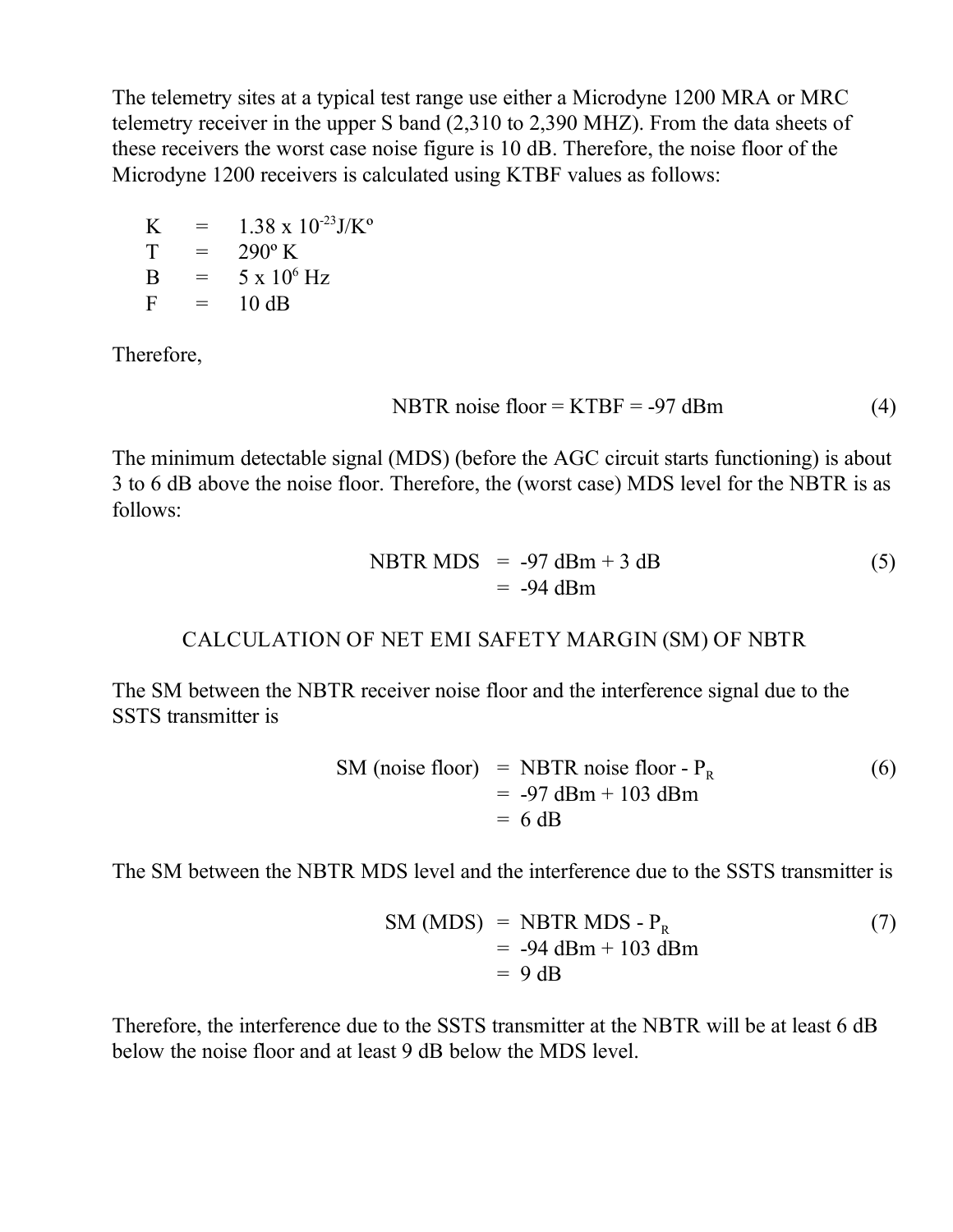# **CALCULATION OF SSTS POWER SPECTRAL DENSITY**

Equation 8 shows how the power spectral density (PSD) of the SSTS transmitter can be calculated. This equation shows the PSD of SSTS transmitters is less than that required by IRIG-106-86 and National Telecommunications and Information Administration (NTIA) power level limits for transmitters of greater than 1 MHZ bandwidth.

$$
PSD = PT + GT - 10 log(BW)
$$
 (8)

where

 $P_T$  = SSTS transmitter power  $G_T$  = SSTS transmit antenna gain  $BW = SSTS$  transmitter -3 dB bandwidth  $PSD = (10 \text{ mw}/16 \text{ MHz})$ 

$$
PSD = -27.2 \text{ dBm}/3 \text{ kHz}
$$
 (9)

The IRIG-106-86 and NTIA maximum power level limit requirement is -25 dBm/3 kHz. The SSTS transmitter power is lower than the maximum PSD power level limit (-25 dBm/kHz) specified in IRIG-106-86 and NTIA specifications.

# **CONCLUSION**

Insufficient spectrum availability in the telemetry bands makes the simultaneous data telemetry from several airborne platforms impossible. Spread spectrum modulation can be exploited to overcome this limitation. An example of an SSTS that uses a CMDA technique and has 100 airborne transmitters is considered for concept demonstration.

PSD and EMI levels from an SSTS transmitter are calculated for a typical test range environment. The calculations show the SSTS transmitter using the CDMA technique is not a source of interference over the entire bandwidth of 20 MHZ, to any of the NBTR's operating on a typical test range. The NBTR considered in the example is a Microdyne 1200. Thus, the EMC analysis concludes the SSTS transmitters will not jeopardize the test range operations and other users within the same telemetry band. That is, the SSTS is practical and feasible in the existing EM environment on a typical test range.

The EMC analysis presented in this paper evaluates the impact of an SSTS on the test range EM environment. Such an evaluation with a better understanding of the results both by the users and the approving authorities is the key to enhance the use of the telemetry